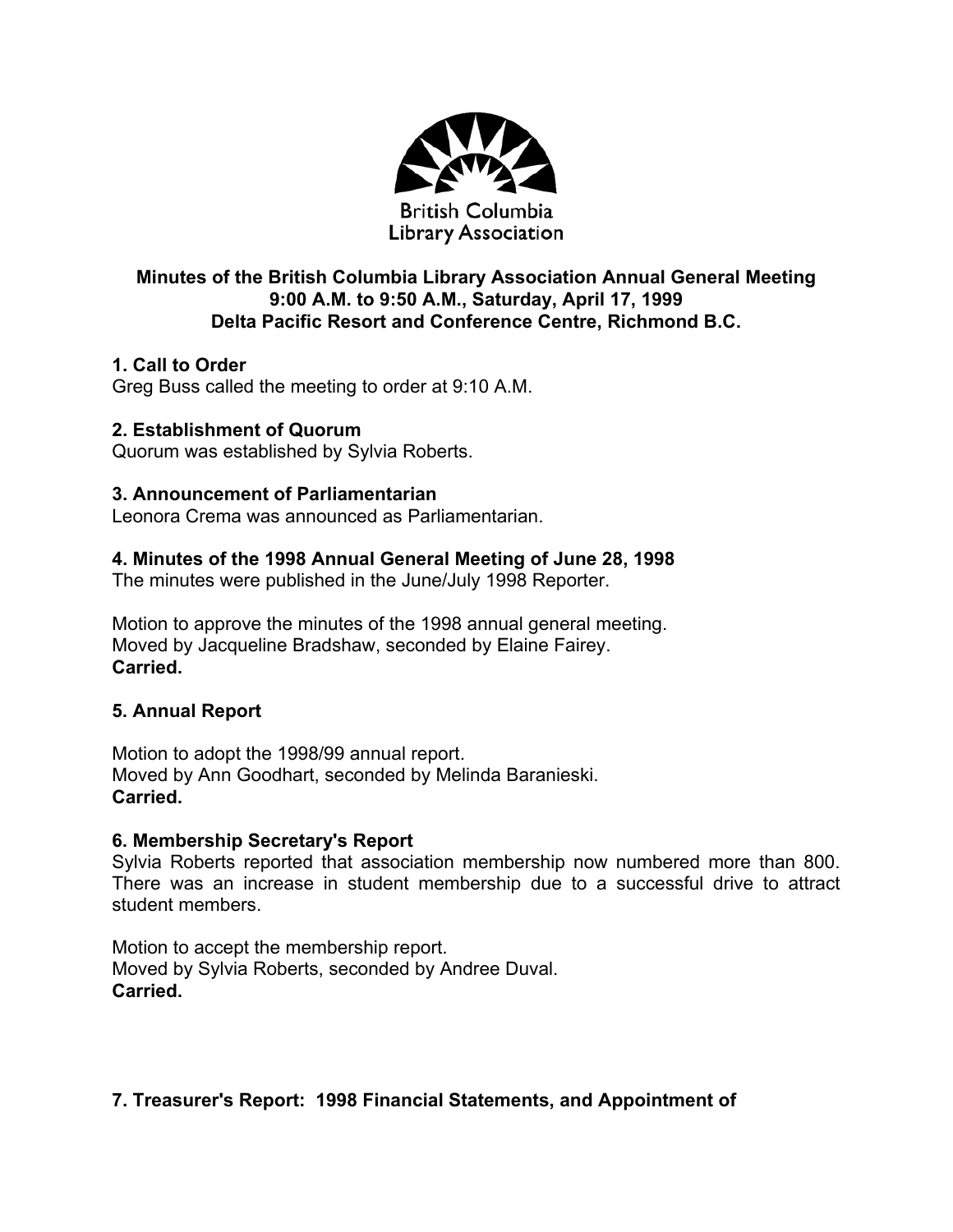#### **Auditor**

Todd Mundle presented the 1998 financial statements and answered questions from the membership. A change in accounting policy has occurred as a result of the association adopting the revised accounting recommendations of the Canadian Institute of Chartered Accountants with respect to non-for-profit organizations. The financial statements are now prepared on a restricted fund basis. Figures for the funds may be found in the notes to the financial statements.

Motion to accept the treasurer's report. Moved by Todd Mundle, seconded by Colleen Smith. **Carried.** 

Motion that Collins Barrow continue as auditors in 1999. Moved by Todd Mundle, seconded by Sylvia Roberts. **Carried.** 

#### **8. Nominations Committee Report**

On behalf of Ron Clancy, Sybil Harrison announced the acclamation of the association's new executive:

Vice President - President Elect: Julie Spurrell Assistant Treasurer - Treasurer Elect: Diana Guinn Membership Secretary: Martha Whitehead Two Year Director: Joyce Wong One Year Director: Jane Diamanti

#### **9. Resolutions Committee Report: member resolutions and special resolution**

Special resolution. Be it resolved to rescind and replace existing by-laws with by-laws that reflect the changes to By-law 3.1 (approved June 1998). [These by-laws, with amendments highlighted were presented to the membership.]

Motion to accept the special resolution. Moved by Elaine Fairey, seconded by Sylvia Roberts. **Carried** 

#### **10. Other Business**

Greg Buss asked the membership for comments or suggestions on the workings of the association. Suggestion that the web page be improved and made more accessible to sections, committees, interest groups and to members. Suggestion that the association consider a recognition award for library advocates who are not librarians or library employees. Approval of the new office space and location. Appreciation was expressed for the work done by Nancy Hannum on the Government Documents and